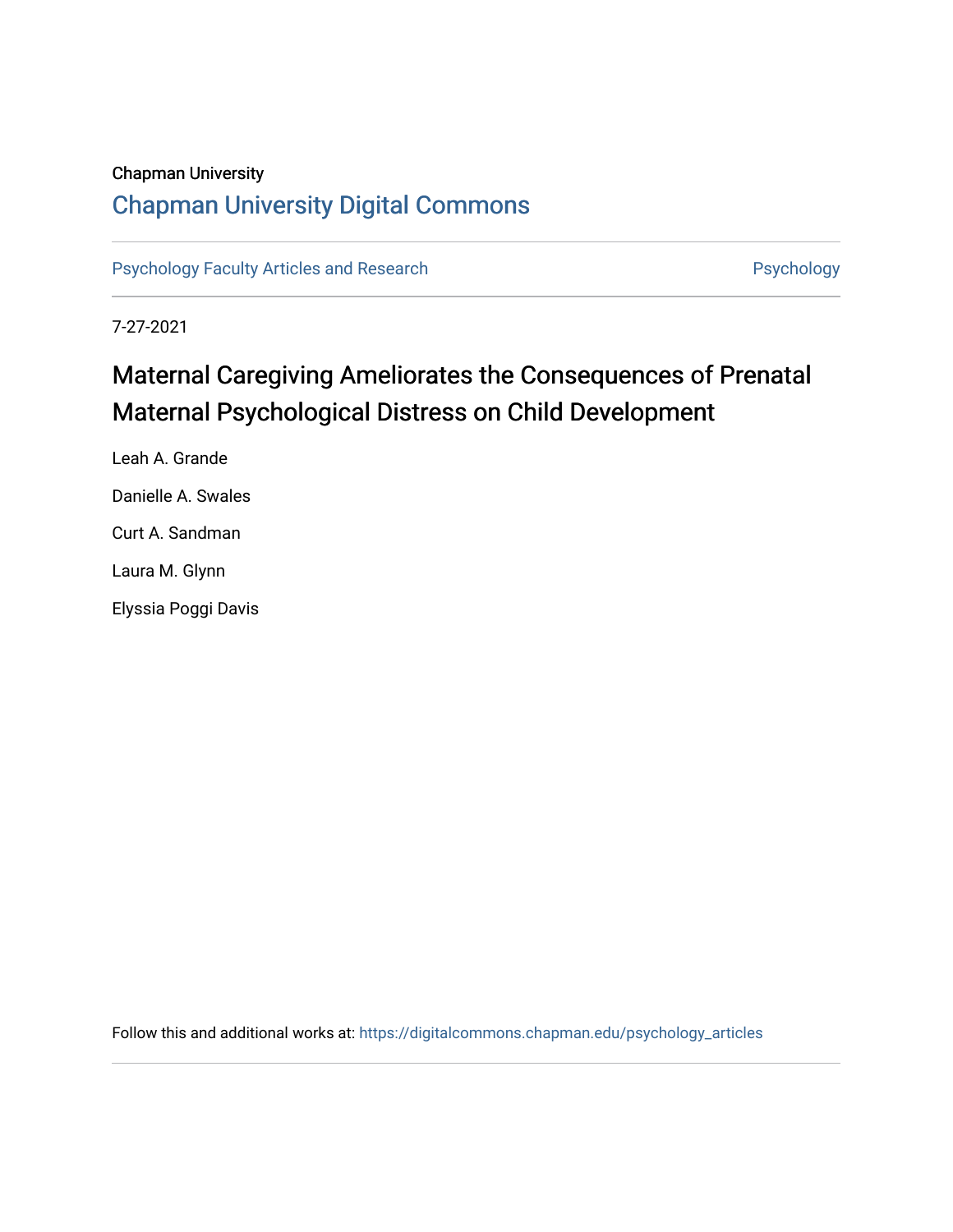## Maternal Caregiving Ameliorates the Consequences of Prenatal Maternal Psychological Distress on Child Development

### **Comments**

This article was originally published in Development and Psychopathology in 2021. [https://doi.org/](https://doi.org/10.1017/S0954579421000286) [10.1017/S0954579421000286](https://doi.org/10.1017/S0954579421000286)

### Creative Commons License



This work is licensed under a [Creative Commons Attribution 4.0 License](https://creativecommons.org/licenses/by/4.0/).

Copyright The authors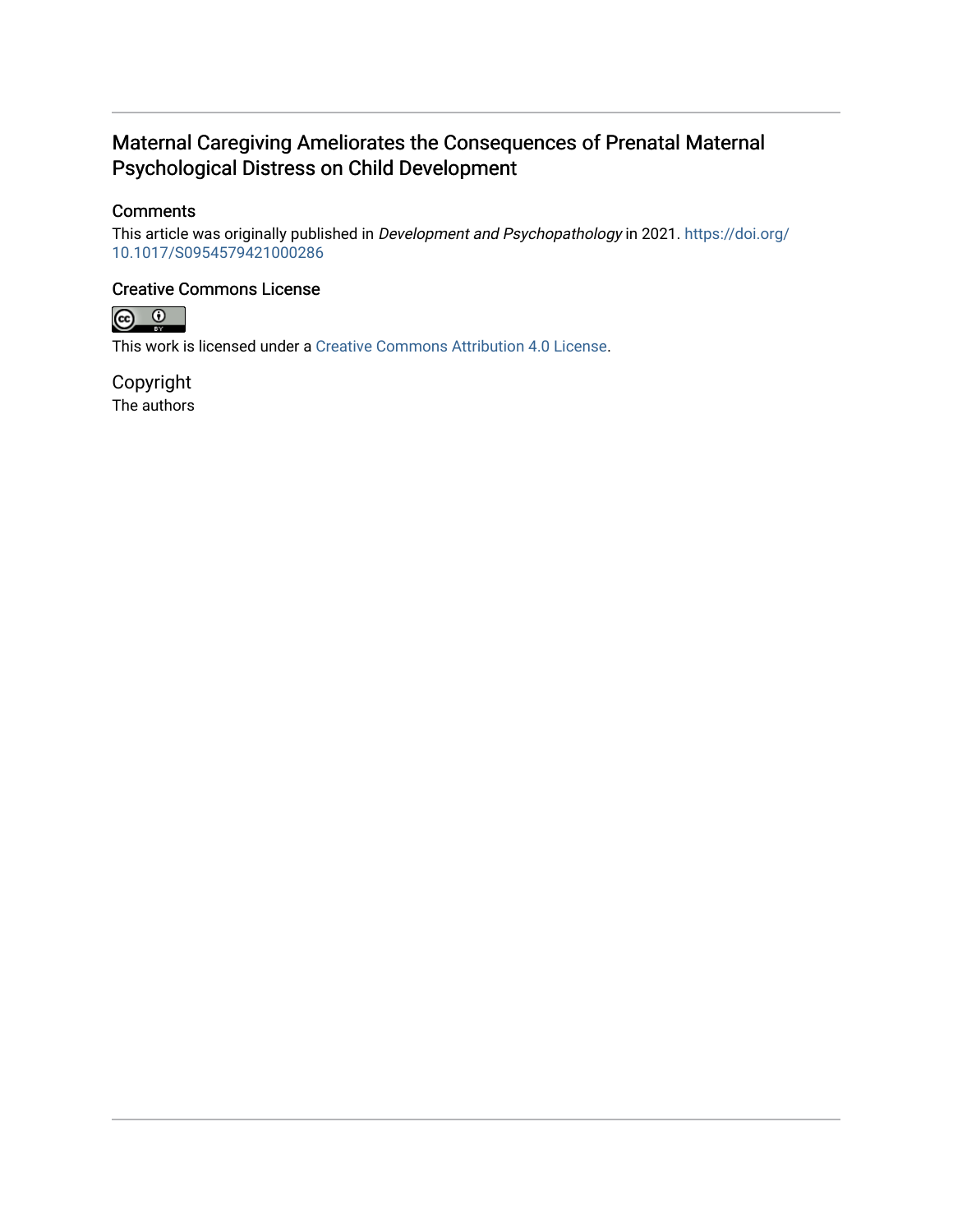### Regular Article

## Maternal caregiving ameliorates the consequences of prenatal maternal psychological distress on child development

Leah A. Grande<sup>1</sup>, Danielle A. Swales<sup>1</sup> **D**, Curt A. Sandman<sup>2</sup>, Laura M. Glynn<sup>3</sup> and Elysia Poggi Davis<sup>1,2</sup> D

<sup>1</sup>Department of Psychology, University of Denver, Denver, CO, USA; <sup>2</sup>Department of Psychiatry and Human Behavior, University of California-Irvine, Irvine, CA, USA and <sup>3</sup>Department of Psychology, Chapman University, Orange, CA, USA

#### Abstract

Children exposed to prenatal maternal psychological distress are at elevated risk for a range of adverse outcomes; however, it remains poorly understood whether postnatal influences can ameliorate impairments related to prenatal distress. The current study evaluated if sensitivematernal care during the first postnatal year could mitigate child cognitive and emotional impairments associated with prenatal psychological distress. Prenatal maternal psychological distress was assessed via self-reports of anxiety, depression, and perceived stress for 136 mothers at five prenatal and four postpartum time points. Quality of maternal care (sensitivity to nondistress, positive regard, and intrusiveness reverse-scored) were assessed during a mother–child play interaction at 6 and 12 months. Child cognitive function and negative emotionality were assessed at 2 years, using The Bayley Scales and the Early Childhood Behavior Questionnaire. Elevated prenatal distress was associated with poorer child cognitive function and elevated negative emotionality. Children exposed to elevated prenatal maternal distress did not, however, display these outcomes if they received high-quality caregiving. Specifically, maternal care moderated the relation between prenatal psychological distress and child cognitive function and negative emotionality. This association remained after consideration of postnatal maternal psychological distress and relevant covariates. Sensitive maternal care was associated with altered offspring developmental trajectories, supporting child resilience following prenatal distress exposure.

Keywords: cognitive function, depression, fetal programming, maternal care, parenting, prenatal stress, resilience

(Received 2 August 2020; revised 5 February 2021; accepted 9 March 2021)

#### Maternal Caregiving Ameliorates the Consequences of Prenatal Maternal Psychological Distress on Child Development

Fetal life is an exceptionally rapid period of neurological development, and is a time when the fetus is highly susceptible to both beneficial and harmful environmental influences (Barker, [1998\)](#page-9-0). Prenatal maternal psychological distress is linked to profound and lasting consequences for developmental trajectories and increases risk for subsequent mental health problems (Davis et al., [2007;](#page-9-0) Davis & Sandman, [2010](#page-10-0), [2012](#page-10-0); Demers, Aran, Glynn, & Davis, [2021](#page-10-0); Glynn et al., [2018;](#page-10-0) Van den Bergh et al., [2017\)](#page-11-0). The evidence that prenatal maternal stress and mental health has long-reaching implications for offspring psychopathology raises the need to investigate factors that can reduce or eliminate the consequences of prenatal adversity. High-quality parental caregiving is a likely factor that may increase resiliency in the face of prenatal adversity (Davis et al., [2019;](#page-9-0) Kok et al., [2015;](#page-10-0) NICHD Early Childcare Research Network, [1999](#page-11-0)). The current study addresses an important knowledge gap by investigating

Cite this article: Grande LA, Swales DA, Sandman CA, Glynn LM, Davis EP (2021). Maternal caregiving ameliorates the consequences of prenatal maternal psychological distress on child development. Development and Psychopathology 1–10. [https://doi.org/](https://doi.org/10.1017/S0954579421000286) [10.1017/S0954579421000286](https://doi.org/10.1017/S0954579421000286)

whether high-quality maternal caregiving during infancy ameliorates the consequences of prenatal maternal distress on child cognitive and emotional development, thereby shifting trajectories of risk towards more optimal mental health.

Fetal programming research illustrates that children exposed to maternal psychological distress (e.g., anxiety, depression, and stress) during pregnancy have poorer cognitive function and elevated negative emotionality during infancy, childhood, and adolescence (Blair, Glynn, Sandman, & Davis, [2011;](#page-9-0) Glynn et al., [2018](#page-10-0); Korja, Nolvi, Grant, & McMahon, [2017;](#page-10-0) Madigan et al., [2018](#page-10-0); Mahrer et al., [2019](#page-10-0); Sandman & Davis, [2010](#page-11-0); Van den Bergh, Mulder, Mennes, & Glover, [2005](#page-11-0), [2017](#page-11-0)). Importantly, these prospective and longitudinal studies document the predictive importance of prenatal distress on child outcomes, even after covarying potential confounders, including postnatal maternal psychological distress. Further, an independent line of research focusing on postnatal experiences reports that sensitive and responsive maternal care is associated with benefits for child cognitive and emotional development, as well as adult psychological health (Davis et al., [2017;](#page-10-0) Deans, [2018;](#page-10-0) Fan et al., [2014;](#page-10-0) Farrell et al., [2019;](#page-10-0) Malmberg et al., [2016](#page-10-0); Spinrad & Stifter, [2002\)](#page-11-0). Maternal caregiving during the first year postpartum may be especially important, because this is a sensitive window for mother–infant relationship development (Ainsworth, [1979;](#page-9-0) Feldman, [2007\)](#page-10-0).

Although the opportunity to assess the joint contributions of prenatal and postnatal experiences are rare in human research,

© The Author(s), 2021. Published by Cambridge University Press. This is an Open Access article, distributed under the terms of the Creative Commons Attribution licence ([http://](http://creativecommons.org/licenses/by/4.0/) [creativecommons.org/licenses/by/4.0/](http://creativecommons.org/licenses/by/4.0/)), which permits unrestricted re-use, distribution, and reproduction in any medium, provided the original work is properly cited.

Author for Correspondence: Elysia Davis, 2155 South Race Street, Denver, CO 80210, E-mail: [elysia.davis@du.edu](mailto:elysia.davis@du.edu).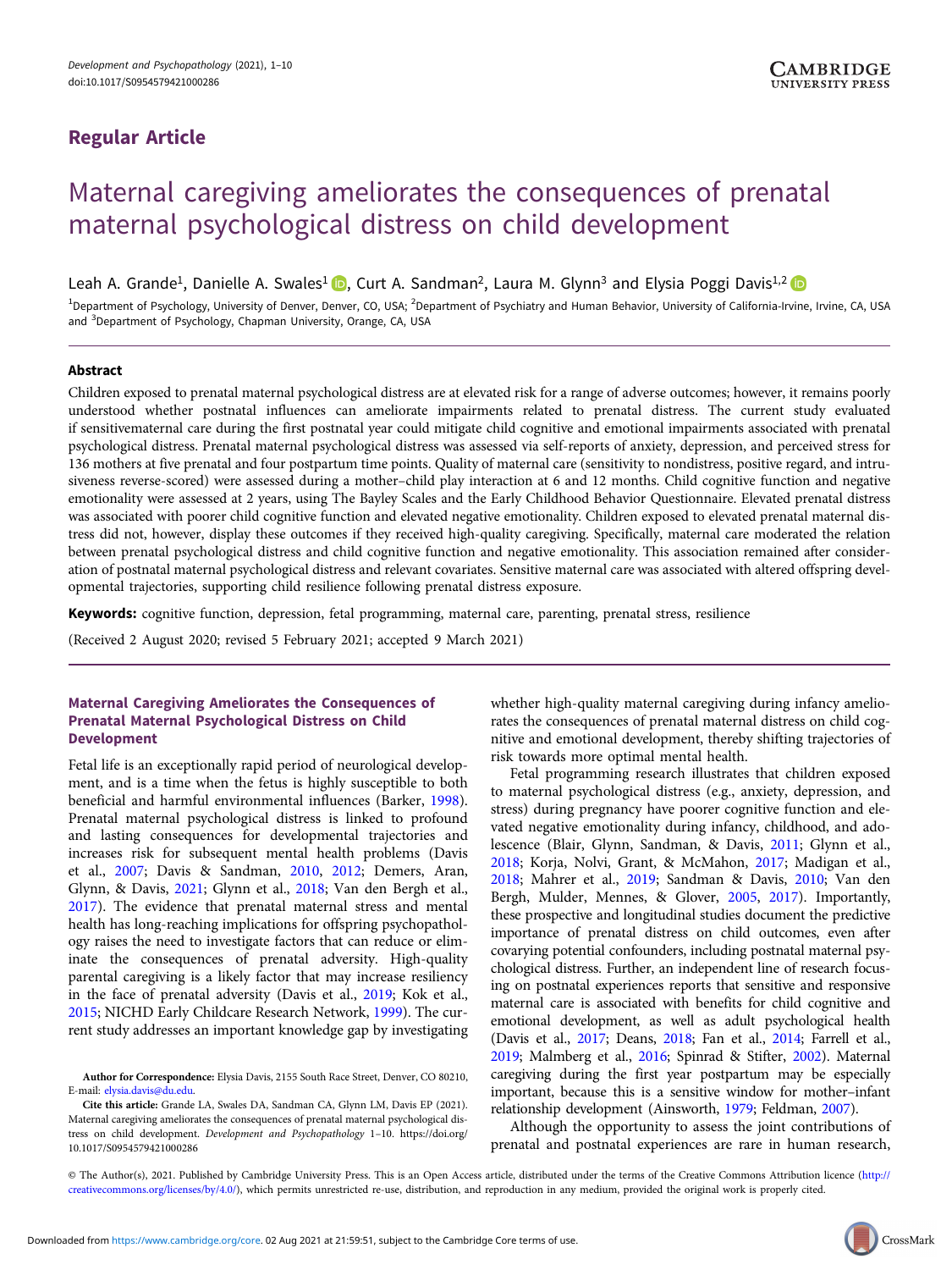<span id="page-3-0"></span>and often are limited by a lack of objective assessment of maternal behavior (Sharp et al., [2012,](#page-11-0) [2015\)](#page-11-0), experimental research with animals shows that high-quality maternal care can compensate for exposure to prenatal maternal stress. Specifically, the adverse effects of prenatal maternal stress on offspring cognition, emotion stress regulation, and brain development can be prevented with experimental manipulations of maternal quality of care (Bogoch, Biala, Linial, & Weinstock, [2007](#page-9-0); Lemaire, Lamarque, Le Moal, Piazza, & Abrous, [2006](#page-10-0); Raineki, Lucion, & Weinberg, [2014;](#page-11-0) Wakshlak & Weinstock, [1990\)](#page-11-0).

Several studies with clinical populations have tested the benefit of sensitive, responsive care on human infant development. Among mothers with an anxiety or a depression diagnosis during pregnancy, high-quality maternal care is associated with a reduction in the correlation between prenatal maternal mental health and offspring cortisol regulation at 4 months (Kaplan, Evans, & Monk, [2008\)](#page-10-0), on negative affect responses to still-face at 7 months (Grant, McMahon, Reilly, & Austin, [2010a](#page-10-0)), and on Bayley cognitive development scores at 7 months (Grant, McMahon, Reilly, & Austin, [2010b\)](#page-10-0). In addition to the relatively small sample sizes of these studies (ranging from 47 to 84), limitations include reliance on assessment of a single diagnostic category (i.e., diagnoses of anxiety or depressive disorders; Grant et al., [2010a,](#page-10-0) [2010b;](#page-10-0) Kaplan et al., [2008\)](#page-10-0). Reliance on a single timepoint assessment as well as diagnostic cut offs in a single disorder may not fully capture fetal exposure to maternal psychological distress for several reasons. First, there is compelling evidence that maternal distress across the spectrum and including in the nonclinical range is linked to child outcomes (Davis & Sandman, [2012](#page-10-0); Glynn et al., [2018;](#page-10-0) Kingston, Tough, & Whitfield, [2012;](#page-10-0) Krueger & Markon, [2006;](#page-10-0) Lee et al., [2007\)](#page-10-0). Second, women frequently experience comorbidity of stress and internalizing symptoms from multiple disorders, all of which may impact the fetus (Falah-Hassani, Shiri, & Dennis, [2016;](#page-10-0) Glynn et al., [2018\)](#page-10-0). For these reasons, it is important to assess prenatal exposure to maternal anxiety, depression, and stress multiple times during gestation to create a reliable index of exposure to multiple types of maternal distress over the entire course of gestation and then evaluate the compensatory benefit of maternal care.

A recent study that addressed these limitations reported that high levels of maternal positive engagement at ages 2.5 to 5 years alleviated the cognitive delays associated with prenatal maternal distress and suggested that parental care may be an important target for intervention (Schechter et al., [2017\)](#page-11-0). The present study extends the findings by Schechter et al. [\(2017\)](#page-11-0) in two important ways. First, by assessing maternal care during the first postnatal year (6 and 12 months), a sensitive window for attachment formation, this study assesses a potential target for early intervention. Second, the current study assesses both child cognitive function and negative emotionality, two important indices of early child development. Specifically, the current prospective research characterized maternal psychological distress (anxiety, depression, and perceived stress) across five gestational intervals and four postpartum time points. This approach was used to address the question: Does the quality of maternal care mitigate the link between prenatal exposure to maternal psychological distress and child cognitive function and negative emotionality?

#### Method

#### **Participants**

Study participants included 136 mothers and their children (79 male, 57 female) participating in a longitudinal study evaluating

|  | Table 1. Sample characteristics |
|--|---------------------------------|
|  |                                 |

| Maternal characteristics ( $N = 136$ )     | $(M \pm SD)$ (range) or $(\%)^*$ |
|--------------------------------------------|----------------------------------|
| Age at delivery                            | $30.28 \pm 5.08$ (19.06-44.63)   |
| Cohabitating with child's father           | 91.0                             |
| Primiparous                                | 43.4                             |
| Race and Ethnicity                         |                                  |
| Non-Hispanic White                         | 50.7                             |
| Hispanic/Latinx                            | 29.4                             |
| African American or Black                  | 2.9                              |
| Asian                                      | 8.1                              |
| Multi-ethnic                               | 8.8                              |
| Household income                           |                                  |
| \$0-\$30,000                               | 20.6                             |
| \$30,001-\$60,000                          | 25.7                             |
| \$60,001-\$100,000                         | 33.8                             |
| Over \$100,000                             | 19.9                             |
| Years of education                         | $15.99 \pm 2.35 (9 - 19)$        |
| Obstetric complications sum score          | $0.34 \pm 0.56$ (0-2)            |
| Maternal sensitivity composite (6 months)  | $9.98 \pm 1.06$ (6.5-12.0)       |
| Maternal sensitivity composite (12 months) | $9.67 \pm 1.67$ (4.5-12.0)       |
| Child characteristics $(N = 136)$          |                                  |
| Sex (% Male)                               | 58.1, $n = 79$                   |
| Apgar score (5 min)                        | $9.00 \pm 0.27$ (8-10)           |
| Gestational age at birth (GAB)             | 39.44 ± 1.26 (35.29-42.57)       |
| Birth weight percentile**                  | $52.77 \pm 27.90$ (1-99)         |
| Mental Developmental Index (MDI)           | $97.71 \pm 16.39$ (54-140)       |
| Negative affectivity (ECBQ)                | $2.80 \pm 0.58$ (1.38-5.08)      |

\*Values presented as (means  $\pm$  SD) or (%) where applicable.

\*\*Birth weight percentile was calculated according to the infant's sex and gestational age at birth.

ECBQ = Early Childhood Behavior Questionnaire

the role of early experiences on development. Pregnant women were recruited from a large university medical center in Southern California. At recruitment, inclusion criteria were: (a) adult  $(\geq 18$  years of age), (b) English-speaking, and (c) intrauterine, singleton pregnancy. Exclusion criteria at recruitment were: (a) presence of uterine or cervical abnormalities, (b) conditions such as endocrine, hepatic, or renal disorders, or use of corticosteroid medication, and (c) self-reported abuse of tobacco, alcohol, or recreational drugs in the pregnancy. An additional postnatal inclusion criterion for the current study was gestational age of 34 weeks or greater at birth. Descriptive information for the sample is provided in Table 1. All mothers provided informed, written consent for themselves and their child as approved by the Institutional Review Board for Protection of Human Subjects.

#### Procedures

Measures of maternal psychological distress were collected at five time points prenatally and four time points postnatally. Maternal sensitivity was assessed at 6 and 12 months postpartum and child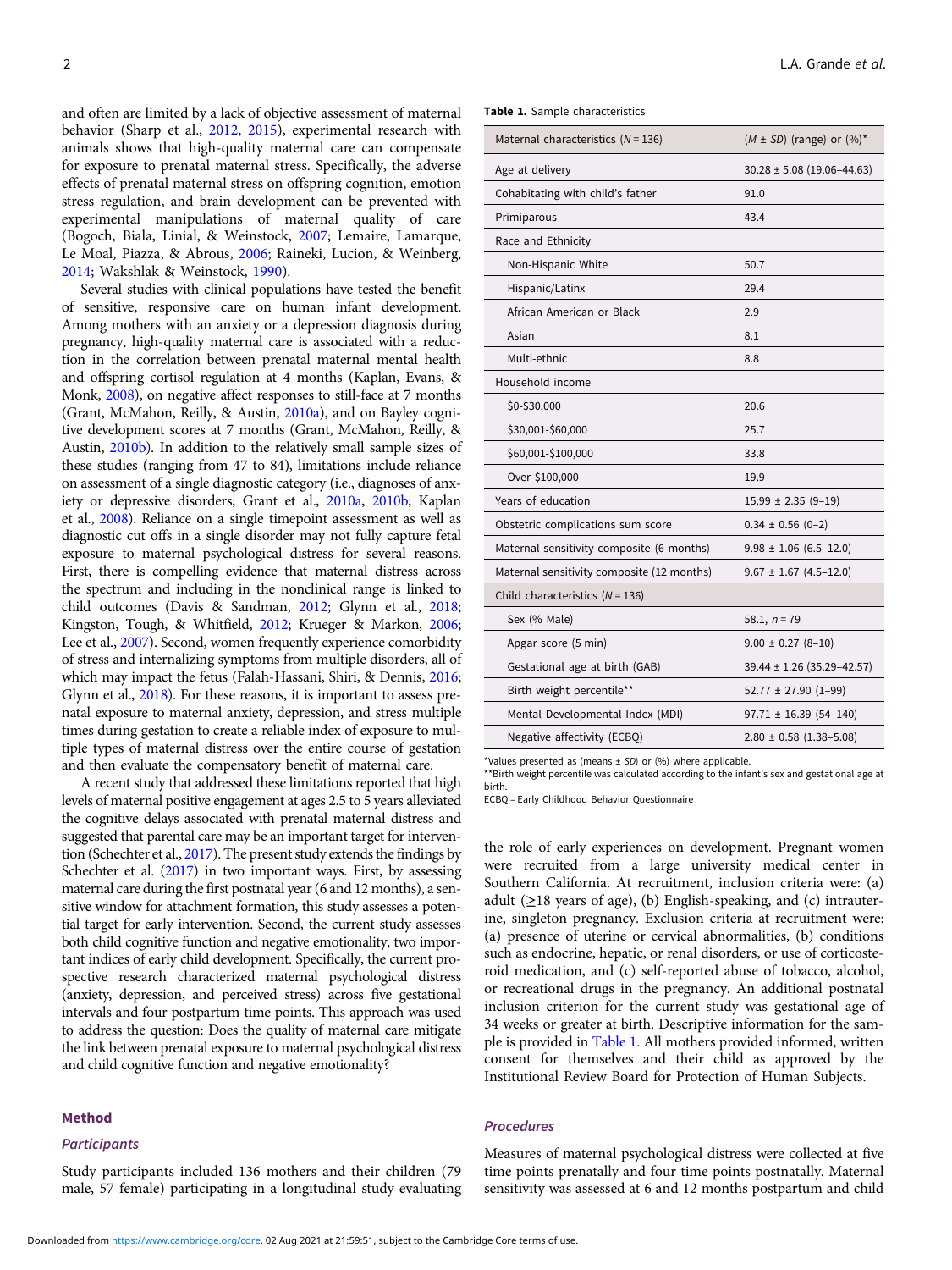

Figure 1. Study timeline.

cognitive and emotional outcomes were evaluated at 2 years (see Figure 1 for study timeline). Gestational and child ages at each assessment are presented in the Appendix Table 1. Appendix Table 6 shows missing data for each measure.

#### Measures

#### Maternal psychological distress

Maternal anxiety was assessed using the 10-item state anxiety subscale of the State-Trait Personality Inventory (STAI; Spielberger, [1983\)](#page-11-0). Maternal depressive symptoms were assessed using the nine-item short form of the Center for Epidemiologic Studies Depression Inventory (CES-D; Santor & Coyne, [1997\)](#page-11-0). Generalized or nonspecific perceptions of stress were assessed using the 12-item version of Cohen's Perceived Stress Scale (PSS; Cohen, Kamarck, & Mermelstein, [1983\)](#page-9-0). The internal consistencies of the three measures across time points were good (STAI  $\alpha$  = .87–.90, CES-D  $\alpha$  = .85–.88, PSS  $\alpha$  = .87–.91 in the current sample). Mean levels of maternal depression, stress, and anxiety and distress composites at prenatal and postnatal time points are presented in the Appendix Table 2. The correlation between the three distress indicators and the pattern of association for anxiety, stress, and depression across pregnancy are presented in Appendix Tables 3–5.

Mean depression, perceived stress, and anxiety scores were standardized and averaged to create a composite prenatal distress and a composite postnatal distress score. This distress composite score was used as an index of prenatal exposure to multiple distress indicators, in order to provide a test of the ability of postnatal maternal sensitivity to compensate for prenatal maternal distress exposure. Prior research has indicated that the composite of anxiety, stress, and depression throughout pregnancy consistently predicts child outcomes (Glynn et al., [2018;](#page-10-0) Howland et al., [2020\)](#page-10-0).

#### Quality of maternal care

Maternal care was characterized in the present investigation using a maternal sensitivity index developed by the NICHD Early Child Care Study comprising of three indicators (a composite of positive regard, sensitivity to nondistress, and intrusiveness reversescored) that is a potent predictor of numerous child development outcomes (NICHD Early Child Care Research Network, [1997,](#page-10-0) [1999,](#page-11-0) [2001](#page-11-0)).

Mothers were video-recorded interacting with their infants in a semi-structured 10-minute play episode in the lab at 6 and 12 months of age. During this play interaction, mothers were given

a standard set of age-appropriate toys and told to play with their infants as they would at home. Maternal behavior was scored from video using a coding system developed for the Eunice Kennedy Shriver National Institute of Child Health and Human Development (NICHD) Study of Early Child Care and Youth Development (Glynn, Davis, Sandman, & Goldberg, [2016](#page-10-0); NICHD Early Child Care Research Network, [1999](#page-11-0)). Based on standard procedures, a composite rating of maternal sensitivity was created by summing 4-point ratings of sensitivity to nondistress, positive regard, and intrusiveness (reverse-scored). A composite maternal sensitivity score was calculated by averaging 6- and 12-month scores. All coders were blind to other data gathered on study participants. Twenty percent of sessions were selected at random, without coder knowledge, and coded again by a second independent coder to obtain an index of inter-rater reliability. Reliability for each of the subscales were: sensitivity to nondistress (90%), intrusiveness reverse-scored (90%), and positive regard (93%).

#### Child cognitive function

The Bayley Scales of Infant Development, second edition (BSID-II) Mental Developmental Index (MDI) was administered to assess child cognitive function at 2 years of age (Bayley, [1993](#page-9-0)). Examiners were directly supervised by a clinical psychologist. Interrater reliability, calculated on 15% of the assessments at each age, was 93%.

#### Child negative emotionality

Child negative emotionality at 2 years of age was assessed via maternal report on the Early Childhood Behavior Questionnaire (ECBQ; Putnam, Gartstein, & Rothbart, [2006](#page-11-0)). Prior research demonstrates that the ECBQ Negative Affectivity scale at 2 years has demonstrated inter-rater reliability and longitudinal stability (Putnam et al., [2006](#page-11-0)). Within the current sample, the Negative Affectivity scale had excellent internal consistency ( $\alpha$  = .95).

#### Measurement of covariates

#### Sociodemographic characteristics

Maternal socioeconomic status (SES), age, cohabitation with child's father, and race and ethnicity were collected via maternal interview. Maternal SES was calculated as the sum of standardized numbers of year of maternal education and standardized household income.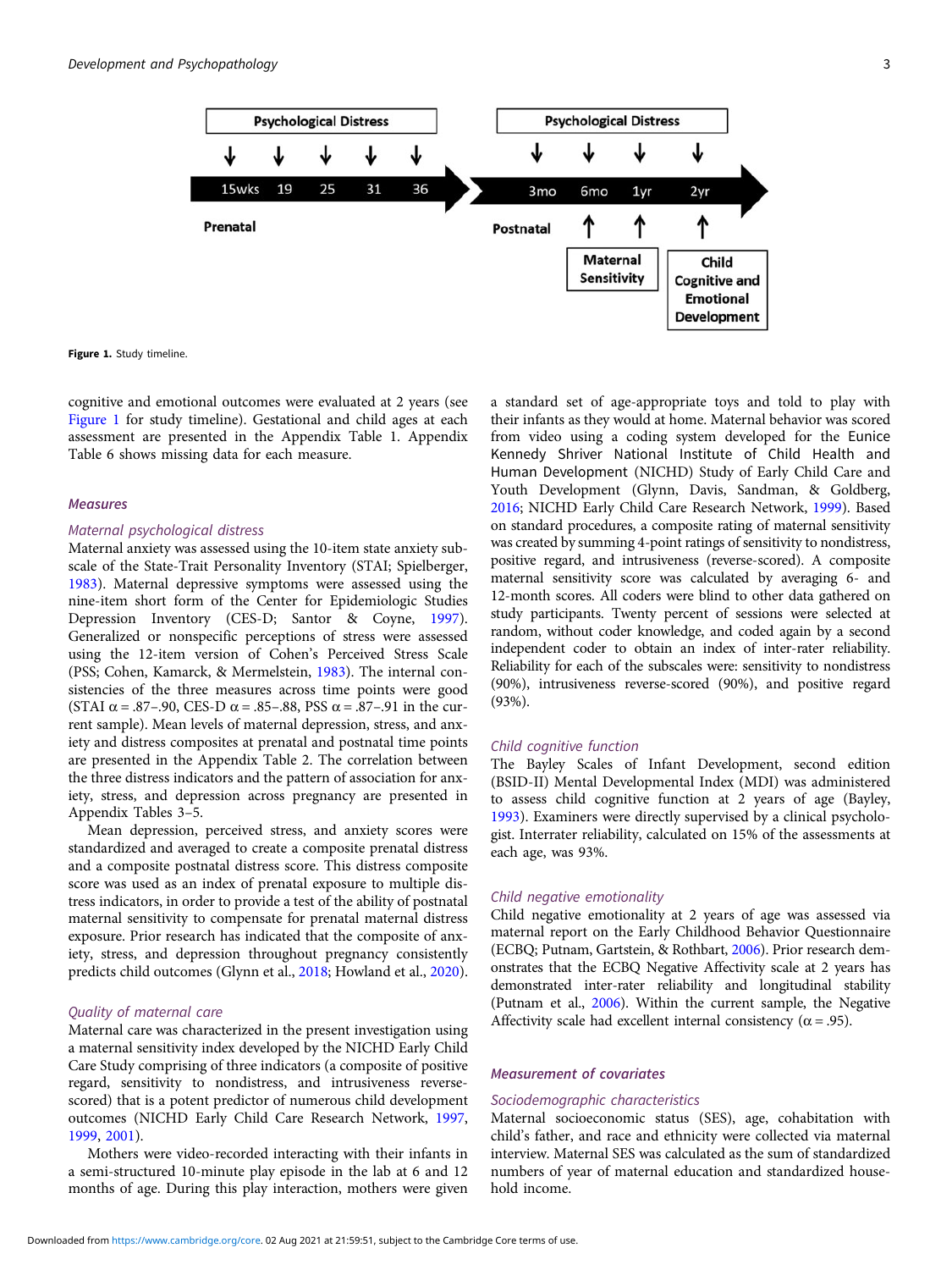#### Pregnancy and birth outcomes

Maternal obstetric complications, parity, infant sex, birth weight, and 5-minute Apgar score were abstracted from the medical record. Estimated date of delivery was calculated utilizing both early ultrasound measures and date of last menstrual period based on American College of Obstetricians and Gynecologists (ACOG) guidelines, and used to assess gestational age at birth (GAB; Committee on Obstetric Practice, the American Institute of Ultrasound in Medicine, and the Society for Maternal-Fetal Medicine, [2017](#page-9-0)). An obstetric complications score was calculated, indicating the presence or absence of any pregnancy-related complications, including: prenatal infection, pregnancy-induced hypertension, gestational diabetes, oligohydramnios, polyhydramnios, preterm labor, anemia, vaginal bleeding, or placenta previa (Hobel, [1982](#page-10-0)).

#### Maternal intelligence

Maternal intelligence was assessed at a subsequent visit via the Perceptual Organization Index (POI) of the Wechsler Adult Intelligence Scale (WAIS-III) once postnatally. The POI was a proxy of general intelligence, because it is highly correlated with the general factor  $g$  of intelligence  $(r = .94)$  (Deary, [2001\)](#page-10-0). The WAIS and its subscales are widely used and valid measures of intelligence. Previous studies demonstrate the validity of the WAIS, as well as the reliability of the POI score  $(r=.93)$ (Wechsler, Coalson, & Raiford, [1997\)](#page-11-0). The WAIS-III was administered at a postnatal visit ( $M = 5.34$ ,  $SD = 1.99$  years postdelivery).

#### Statistical analyses

#### Sociodemographic and obstetric covariates

Potential covariates were selected based on the literature (Blair et al., [2011](#page-9-0); Polanska et al., [2017](#page-11-0)) and included infant characteristics (biological sex at birth, gestational age at birth (GAB), birthweight percentile adjusted for sex, and 5-minute Apgar score), as well as obstetric (obstetric health-related factors, parity) and maternal characteristics (SES, age, cohabitation with infant's father, race and ethnicity, and the WAIS, an index of intelligence). All regression models included covariates associated ( $p < .10$ ) with the child outcome. Thus, the following covariates were included in cognitive function analyses: maternal age, SES, parity, cohabitation with child's father, maternal index of intelligence (WAIS), sum of obstetric risk, ethnicity (Non-Hispanic White or Hispanic/Latinx), GAB, and child sex. Covariates included in negative emotionality analyses were maternal age, SES, cohabitation with child's father, maternal index of intelligence (WAIS), and ethnicity (Non-Hispanic White or Hispanic/Latinx). The correlations between all potential covariates, prenatal and postnatal distress, maternal sensitivity, and child outcomes are presented in Appendix Table 7.

#### Psychological distress, maternal care and child outcomes

Initial bivariate correlations were performed to test whether prenatal and postnatal maternal psychological distress were associated with child outcomes, cognitive function, and negative emotionality. The relations between the maternal sensitivity composite and child outcomes were also evaluated via bivariate correlation.

#### Moderation of prenatal psychological distress by maternal caregiving

Regression models tested the primary hypothesis that the maternal sensitivity composite moderates the relation between prenatal maternal psychological distress and child outcome. Continuous predictor variables were mean-centered in the regression model. Significant interactions were probed by calculating and plotting simple slopes. Finally, to test the potential contribution of postnatal maternal psychological distress, regression models included it as an additional covariate.

#### Secondary analyses: Assessment of sex differences, individual distress indicators, and timing and subscales of maternal care

Sex differences: Secondary analyses were conducted in order to explore sex differences as follows (a) whether there are sex differences in the association between prenatal distress and child outcomes, (b) sex differences in the association between the maternal sensitivity composite and child outcomes, and (c) whether the interaction between prenatal psychological distress and maternal sensitivity was moderated by child sex (three-way interaction).

Individual distress indicators: To test whether the maternal sensitivity composite moderated the effect of each of the three distress indicators, regression models were conducted separately for prenatal anxiety, stress, and depression (see Appendix Tables 7–8).

Timing and subscales of maternal care: To evaluate whether care at 6 or 12 months was a more important moderator of prenatal distress (timing) interaction models were conducted with maternal sensitivity separately at 6 and 12 months (see Appendix Tables 9-10). Finally, to test the role of the individual subscales that comprise the sensitivity composite (positive regard, sensitivity to nondistress, and intrusiveness reverse-scored) in moderating the effect of prenatal maternal distress, moderation analyses were conducted separately with each of the three subscales (Appendix Tables 11–12).

#### Results

#### Child developmental outcomes

Descriptive information for the cognitive and emotional outcomes is shown in [Table 1](#page-3-0). Poorer child cognitive function was associated with higher child negative emotionality ( $r = -.32$ ,  $p < .001$ ).

#### Maternal distress, maternal care, and child cognitive function

Elevated prenatal psychological distress composite was associated with poorer cognitive function ( $r = -.28$ ,  $p = .001$ ) and as shown in Appendix Table 5, the pattern of association was similar across the five gestational timepoints. Further, elevated postnatal psychological distress was associated with poorer child cognitive function at 2 years of age  $(r = -.26, p = .003)$ . In contrast, a higher maternal sensitivity composite score was associated with enhanced child cognitive function ( $r = .47$ ,  $p < .001$ ).

#### Does postnatal care moderate the relation between prenatal psychological distress and child cognitive function?

The maternal sensitivity composite moderated the association between prenatal distress and child cognitive function even with the inclusion of covariates  $[b = 2.80, t(119) = 2.25, p = .027;$  see [Table 2](#page-6-0)]. As shown in [Figure 2](#page-6-0), children exposed to elevated prenatal maternal distress and low maternal sensitivity exhibited the poorest cognitive performance, but children exposed to higher prenatal maternal distress who then received sensitive maternal care did not display deficits in cognitive function. This association remained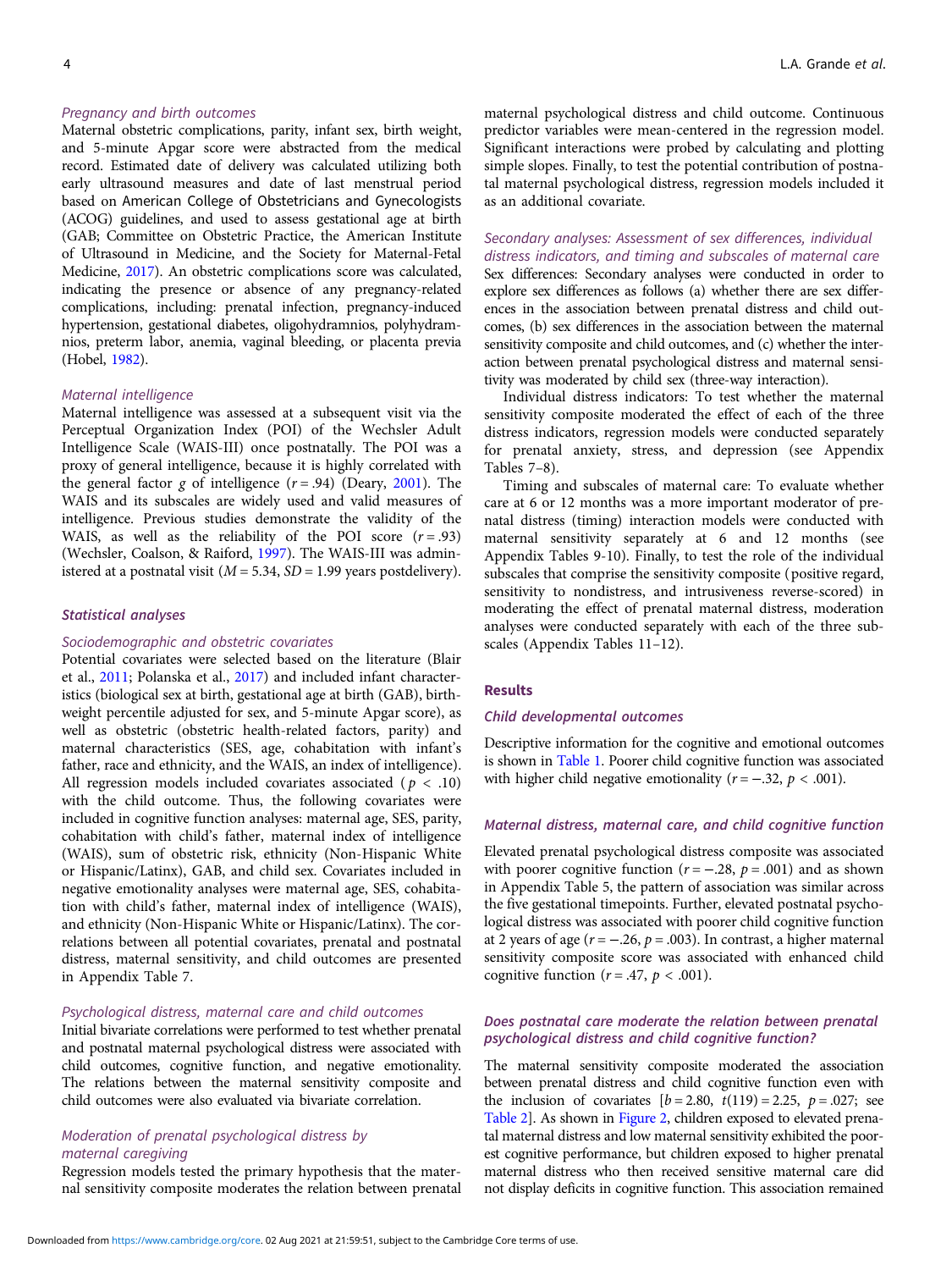<span id="page-6-0"></span>

|  |  |  |  | Table 2. Regression model examining the association between prenatal maternal psychological distress, maternal care and child cognitive function |  |  |  |  |  |  |
|--|--|--|--|--------------------------------------------------------------------------------------------------------------------------------------------------|--|--|--|--|--|--|
|--|--|--|--|--------------------------------------------------------------------------------------------------------------------------------------------------|--|--|--|--|--|--|

|                                          | Model 1: Prenatal distress |                 |          | Model 2: Prenatal distress and<br>sensitivity composite |                 |          | Model 3: interaction  |                 |          |
|------------------------------------------|----------------------------|-----------------|----------|---------------------------------------------------------|-----------------|----------|-----------------------|-----------------|----------|
| Variable                                 | B                          | SE <sub>B</sub> | B        | B                                                       | SE <sub>B</sub> | β        | B                     | SE <sub>B</sub> | β        |
| Maternal age                             | 0.038                      | 0.334           | 0.011    | $-0.062$                                                | 0.333           | $-0.019$ | $-0.042$              | 0.327           | $-0.013$ |
| <b>SES</b>                               | $2.159^{†}$                | 1.139           | 0.225    | 1.771                                                   | 1.138           | 0.185    | 1.839                 | 1.120           | 0.192    |
| Parity                                   | $-2.503$                   | 1.728           | $-0.125$ | $-1.610$                                                | 1.755           | $-0.080$ | $-1.610$              | 1.726           | $-0.080$ |
| Cohabitation with child's father         | 4.281                      | 4.612           | 0.078    | 3.732                                                   | 4.554           | 0.068    | 1.920                 | 4.550           | 0.035    |
| Index of intelligence (WAIS)             | $0.166^T$                  | 0.097           | 0.174    | 0.144                                                   | 0.096           | 0.151    | 0.130                 | 0.094           | 0.137    |
| Obstetric complications                  | $-1.925$                   | 2.831           | $-0.053$ | $-1.795$                                                | 2.792           | $-0.049$ | $-1.921$              | 2.746           | $-0.053$ |
| Non-Hispanic White                       | $-1.764$                   | 3.191           | $-0.054$ | $-1.951$                                                | 3.148           | $-0.060$ | $-2.611$              | 3.109           | $-0.080$ |
| Hispanic/Latinx                          | $-6.728$ <sup>T</sup>      | 3.747           | $-0.189$ | $-6.048$                                                | 3.709           | $-0.170$ | $-6.544$ <sup>T</sup> | 3.654           | $-0.184$ |
| Gestational age at birth (GAB)           | 0.863                      | 1.017           | 0.066    | 0.641                                                   | 1.008           | 0.049    | 0.458                 | 0.995           | 0.035    |
| Child sex (male)                         | $-6.473*$                  | 2.464           | $-0.195$ | $-6.244*$                                               | 2.432           | $-0.188$ | $-6.703**$            | 2.400           | $-0.202$ |
| Prenatal distress                        | $-1.376$                   | 1.616           | $-0.079$ | $-1.301$                                                | 1.594           | $-0.074$ | $-1.425$              | 1.568           | $-0.081$ |
| Sensitivity composite                    |                            |                 |          | $2.599*$                                                | 1.229           | 0.190    | $2.759*$              | 1.211           | 0.201    |
| Prenatal distress* Sensitivity composite |                            |                 |          |                                                         |                 |          | $2.813*$              | 1.245           | 0.161    |
| $R^2$                                    | 0.379                      |                 |          | 0.401                                                   |                 |          | 0.426                 |                 |          |
| F                                        | $6.715***$                 |                 |          | $6.705***$                                              |                 |          | $6.794***$            |                 |          |

B = unstandardized coefficient; <sup>β</sup> = standardized coefficient; SES = socioeconomic status; WAIS = Wechsler Adult Intelligence Scale †

 $^{\dagger}p$  < .10  $^{\star}p$  < .05. \*\*p < .01. \*\*\*p < .001.



when postnatal distress was additionally included as a covariate  $[b = 2.78, t(118) = 2.22, p = .028;$  see Appendix Table 13a].

#### Cognitive function secondary analyses: Assessment of sex differences, individual distress indicators, and timing of maternal care

Sex differences: Secondary analyses revealed that child sex did not moderate the effects of prenatal psychological distress ( $\beta$  = 0.070) or maternal sensitivity ( $\beta$  = 0.002) on child cognitive function; Figure 2. Maternal sensitivity composite was analyzed as a continuous variable using regression, but for illustrative purposes are depicted here as low (1 SD below the mean), average (at the mean), and high (1 SD above the mean) levels of maternal sensitivity. Prenatal maternal distress (on the  $x$ -axis) is the standardized composite of anxiety, depressive symptoms, and perceived stress scores. Children exposed to elevated prenatal maternal distress did not exhibit impaired cognitive function at age 2 if they received higher quality maternal caregiving.

additionally, the three-way interaction of child sex, prenatal distress, and maternal sensitivity was nonsignificant ( $\beta = 0.072$ )  $(ps > .52).$ 

Individual distress indicators: The moderating effect of sensitivity on prenatal anxiety ( $\beta = 0.143$ ), stress ( $\beta = 0.166$ ), and depression ( $β = 0.114$ ) examined separately yielded similar effect sizes (see Appendix Table 7).

Timing and subscales of maternal care: The moderating role of maternal sensitivity on child cognitive function was similar when maternal sensitivity was examined separately at 6 months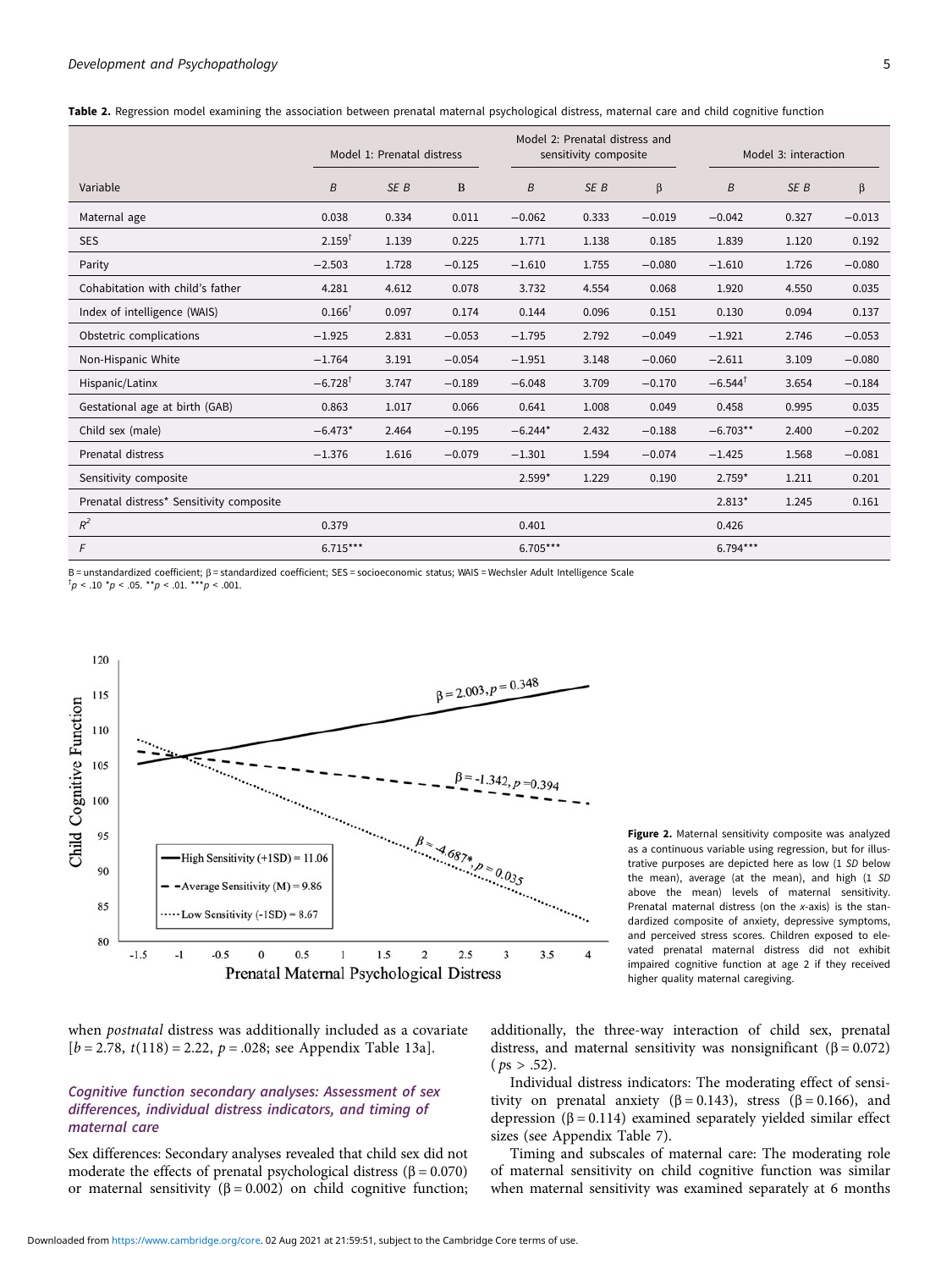

Figure 3. Maternal sensitivity composite was analyzed as a continuous variable using regression, but for illustrative purposes are depicted here as low (1 SD below the mean), average (at the mean), and high (1 SD above the mean) levels of maternal sensitivity. Prenatal maternal distress (on the x-axis) is the standardized composite of anxiety, depressive symptoms, and perceived stress scores. Children exposed to elevated prenatal maternal distress did not exhibit high negative emotionality at age 2 if they received higher quality maternal caregiving.

Table 3. Regression model examining the association between prenatal maternal psychological distress, maternal care and child negative emotionality

|                                         | Model 1: Prenatal distress |       |          |           | Model 2: Prenatal distress and<br>sensitivity composite |          |                       | Model 3: Interaction |          |  |
|-----------------------------------------|----------------------------|-------|----------|-----------|---------------------------------------------------------|----------|-----------------------|----------------------|----------|--|
| Variable                                | B                          | SE B  | $\beta$  | B         | SE B                                                    | $\beta$  | $\boldsymbol{B}$      | SE B                 | β        |  |
| Maternal age                            | $-0.012$                   | 0.011 | $-0.105$ | $-0.012$  | 0.011                                                   | $-0.105$ | $-0.014$              | 0.011                | $-0.121$ |  |
| <b>SES</b>                              | $-0.023$                   | 0.041 | $-0.065$ | $-0.021$  | 0.042                                                   | $-0.061$ | $-0.023$              | 0.041                | $-0.065$ |  |
| Cohabitation with child's father        | $-0.172$                   | 0.193 | $-0.079$ | $-0.173$  | 0.194                                                   | $-0.080$ | $-0.122$              | 0.193                | $-0.056$ |  |
| Index of intelligence (WAIS)            | $-0.003$                   | 0.003 | $-0.100$ | $-0.003$  | 0.004                                                   | $-0.097$ | $-0.003$              | 0.003                | $-0.087$ |  |
| Non-Hispanic White                      | $-0.258*$                  | 0.127 | $-0.223$ | $-0.258*$ | 0.128                                                   | $-0.224$ | $-0.233$ <sup>T</sup> | 0.127                | $-0.201$ |  |
| Hispanic/Latinx                         | 0.152                      | 0.152 | 0.117    | 0.148     | 0.154                                                   | 0.114    | 0.182                 | 0.153                | 0.141    |  |
| Prenatal distress                       | $0.125*$                   | 0.060 | 0.201    | $0.124*$  | 0.061                                                   | 0.199    | $0.126*$              | 0.060                | 0.204    |  |
| Sensitivity composite                   |                            |       |          | $-0.008$  | 0.048                                                   | $-0.016$ | $-0.003$              | 0.047                | $-0.006$ |  |
| Prenatal distress*Sensitivity composite |                            |       |          |           |                                                         |          | $-0.105*$             | 0.052                | $-0.164$ |  |
| $R^2$                                   | 0.280                      |       |          | 0.280     |                                                         |          | 0.306                 |                      |          |  |
| F                                       | $6.173***$                 |       |          | 5.358***  |                                                         |          | 5.342***              |                      |          |  |

B = unstandardized coefficient; <sup>β</sup> = standardized coefficient; SES = socioeconomic stress; WAIS = Wechsler Adult Intelligence Scale †

 $^{\dagger}p < .10$  \* $p < .05$ . \*\* $p < .01$ . \*\*\* $p < .001$ .

emotionality

( $\beta$  = 0.181) and 12 months ( $\beta$  = 0.158) (Appendix Table 9). In addition, the moderating effect of the individual subscales that comprise the sensitivity composite, including positive regard ( $\beta$  = 0.154), sensitivity to nondistress ( $\beta$  = 0.151), and intrusiveness reverse-scored ( $\beta$  = 0.022), revealed similar effect sizes (Appendix Table 11).

Elevated prenatal maternal psychological distress was associated with higher child negative emotionality at 2 years of age  $(r=.28, ...)$  $p = .002$ ), and as shown in Appendix Table 5, the pattern of association was similar across the five gestational timepoints. Elevated

Maternal distress, maternal care, and child negative

postnatal maternal psychological distress  $(r = .25, p = .005)$  was associated with higher child negative emotionality at 2 years of age. A higher maternal sensitivity composite score was associated with lower child negative emotionality ( $r = -.24$ ,  $p = .008$ ).

#### Does postnatal care moderate the relation between prenatal psychological distress and child negative emotionality?

As shown in Figure 3, children exposed to elevated prenatal distress and who received high-quality maternal caregiving exhibited low negative emotionality even after consideration of covariates  $[b = -0.11, t(109) = -2.01, p = .047;$  see Table 3]. With the addition of postnatal maternal distress as a covariate this association remained statistically significant  $[b = -0.11, t(108) = -2.03,$  $p = .045$ ; see Appendix Table 13b].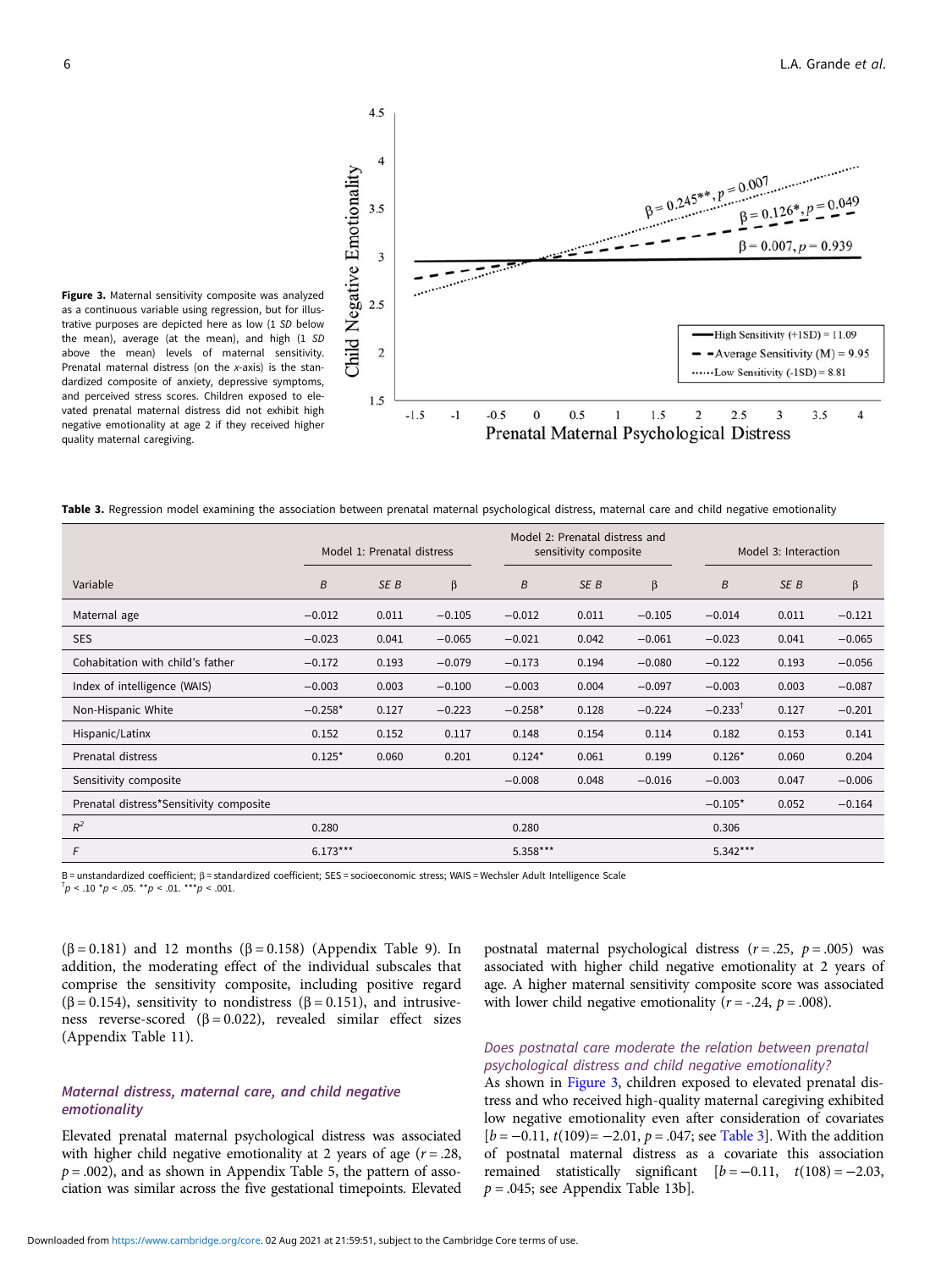#### Negative emotionality secondary analyses: Assessment of sex differences, individual distress indicators, and timing of maternal care

Sex differences: Secondary analyses revealed that child sex did not moderate the effects of prenatal psychological distress ( $\beta$  = 0.065) or maternal sensitivity ( $\beta = -0.133$ ) on child negative emotionality; additionally, the three-way interaction of child sex, prenatal distress, and maternal sensitivity was nonsignificant ( $\beta$  = 0.104) ( $p_s$  > .29).

Individual distress indicators: The moderating effect of sensitivity on prenatal anxiety ( $\beta = -0.135$ ), stress ( $\beta = -0.136$ ), and depression (β =−0.165) examined separately yielded similar effect sizes (see Appendix Table 8).

Timing and subscales of maternal care: The moderating role of maternal sensitivity on child negative emotionality was similar when maternal sensitivity was examined separately at 6 (β = −0.162) and 12 months (β = −0.176) (Appendix Table 10). In addition, the moderating effect of the individual subscales that comprise the sensitivity composite, including positive regard ( $\beta$  = −0.083), sensitivity to nondistress ( $\beta$  = −0.151), and intrusiveness reverse-scored ( $\beta$  = -0.166), revealed similar effect sizes (Appendix Table 12).

#### **Discussion**

Consistent with the fetal programing literature, we show that prenatal exposure to maternal psychological distress (anxiety, depression, and perceived stress) is associated with child cognitive and emotional vulnerabilities (Buss, Davis, Muftuler, Head, & Sandman, [2010;](#page-9-0) Davis et al., [2007](#page-9-0), [2019;](#page-9-0) Davis & Sandman, [2010;](#page-10-0) Glynn et al., [2018](#page-10-0); Kingston et al., [2012;](#page-10-0) Van den Bergh et al., [2017\)](#page-11-0). Further, our findings are consistent with decades of research that have established the importance of parental care during sensitive periods, such as the first postnatal year, for promoting optimal developmental outcomes (Ainsworth, [1979\)](#page-9-0). The present study provides new evidence that high-quality maternal care during the first postnatal year ameliorates the negative cognitive and emotional outcomes that follow exposure to prenatal maternal distress. These findings remained after considering potential confounding factors including SES, postnatal maternal distress, and maternal intelligence scores. These data indicate that consequences of fetal programming are malleable and that prenatal and postnatal experiences synergistically impact child development. Specifically, we find that high-quality caregiving can compensate for the impact of prenatal maternal distress by altering developmental trajectories and improving child mental health.

The present study addresses a key issue in the fetal programming literature by demonstrating that the consequences of prenatal exposures are modifiable by postnatal experiences. Our data are consistent with experimental rodent models that report manipulations of maternal care compensate for prenatal adversity (Bogoch et al., [2007](#page-9-0); Lemaire et al., [2006;](#page-10-0) Raineki et al., [2014;](#page-11-0) Wakshlak & Weinstock, [1990](#page-11-0)) as well as studies showing that infants with a secure attachment relationship to their mother do not show behavioral problems following prenatal stress (Ali et al., [2020;](#page-9-0) Bergman, Sarkar, Glover, & O'Connor, [2008\)](#page-9-0). There are several important contributions of our project to the relatively small human literature evaluating whether maternal behavior towards her infant mitigates the consequences of prenatal stress (Grant et al., [2010a](#page-10-0), [2010b;](#page-10-0) Kaplan et al., [2008;](#page-10-0) Schechter et al., [2017](#page-11-0); Sharp et al., [2012,](#page-11-0) [2015\)](#page-11-0). First, maternal distress was assessed repeatedly throughout gestation and we have shown

previously that this composite measure of anxiety, stress, and depression symptoms predicts both cognitive and emotional outcomes through childhood and adolescence (Glynn et al., [2018](#page-10-0); Howland et al., [2020\)](#page-10-0). Second, we assessed a composite of maternal sensitivity twice during the first postnatal year, a sensitive window for attachment formation (Ainsworth, [1979\)](#page-9-0). Thus, our design is a rigorous test of the hypothesis that high-quality maternal care can offset the impact of prenatal distress exposure after covarying for confounding factors including postnatal maternal distress. Third, we characterize both child cognitive and emotional function. Finally, these data provide evidence that infancy may be a sensitive window when maternal care can mitigate the consequences of prenatal maternal distress, thereby identifying a plausible target for early intervention following prenatal adversity.

Maternal care that is warm, sensitive, and responsive to infant's signals (Ainsworth, Blehar, Waters, & Wall, [1978\)](#page-9-0), may play a particularly important role in child neurodevelopment and long-term developmental outcomes (Malmberg et al., [2016](#page-10-0); Spinrad & Stifter, [2002;](#page-11-0) Wang et al., [2019](#page-11-0)). Thus, it is highly plausible that high-quality maternal care during the first postnatal year may alter neurodevelopmental trajectories following prenatal exposures towards more optimal outcomes. We show that maternal care at 6 and 12 months similarly moderated the association between prenatal maternal distress and child outcomes, suggesting that care throughout the first postnatal year may be important for ameliorating the impact of prenatal distress (Appendix Tables 9– 10). The maternal sensitivity composite in the current study measured positive regard, sensitivity to nondistress, and intrusiveness reverse-scored, key aspects of maternal behavior that influence development. Findings suggest that all of these components of maternal sensitivity captured by this measure contribute to positive child development following prenatal maternal distress (see Appendix Tables 11–12). Future research could consider other aspects of positive parenting and paternal parenting behaviors that may ameliorate the impact of prenatal maternal distress.

There are a number of potential mechanisms by which prenatal maternal psychological distress may have consequences for child cognitive and emotional development, including alterations to fetal neurodevelopment (Sandman, Class, Glynn, & Davis, [2015](#page-11-0); Sandman, Glynn, Davis, Kisilevsky, & Reissland, [2016](#page-11-0); Schuurmans & Kurrasch, [2013;](#page-11-0) Wu et al., [2020](#page-11-0)). Animal studies demonstrate changes in offspring brain structure following prenatal stress exposure, such as reduced hippocampal volume and neurogenesis (Bogoch et al., [2007](#page-9-0); Charil, Laplante, Vaillancourt, & King, [2010\)](#page-9-0). Children exposed to prenatal maternal psychological distress show reduced gray matter volume and thickness in frontal, temporal, and limbic areas, as well as reduced total gray matter density (Adamson, Letourneau, & Lebel, [2018](#page-9-0); Buss et al., [2010;](#page-9-0) Davis et al., [2019](#page-9-0); Demers et al., [2021](#page-10-0); Sandman, Buss, Head, & Davis, [2015](#page-11-0)). Cross-species studies provide mechanistic evidence that dendritic atrophy may be a pathway by which prenatal maternal distress disrupts offspring brain development (Curran, Sandman, Davis, Glynn, & Baram, [2017](#page-9-0); Sandman et al., [2018](#page-11-0)). These neural systems impacted by prenatal exposures may be modifiable by high-quality postnatal maternal care. The first year postpartum continues to be a sensitive window of heightened neuroplasticity and rapid neural growth (Gee, [2016](#page-10-0); Gilmore, Knickmeyer, & Gao, [2018](#page-10-0); Knickmeyer et al., [2008](#page-10-0)) and maternal care may modify developmental trajectories. Consistent with this possibility, high-quality maternal care is associated with enhanced child hippocampal volume growth; this growth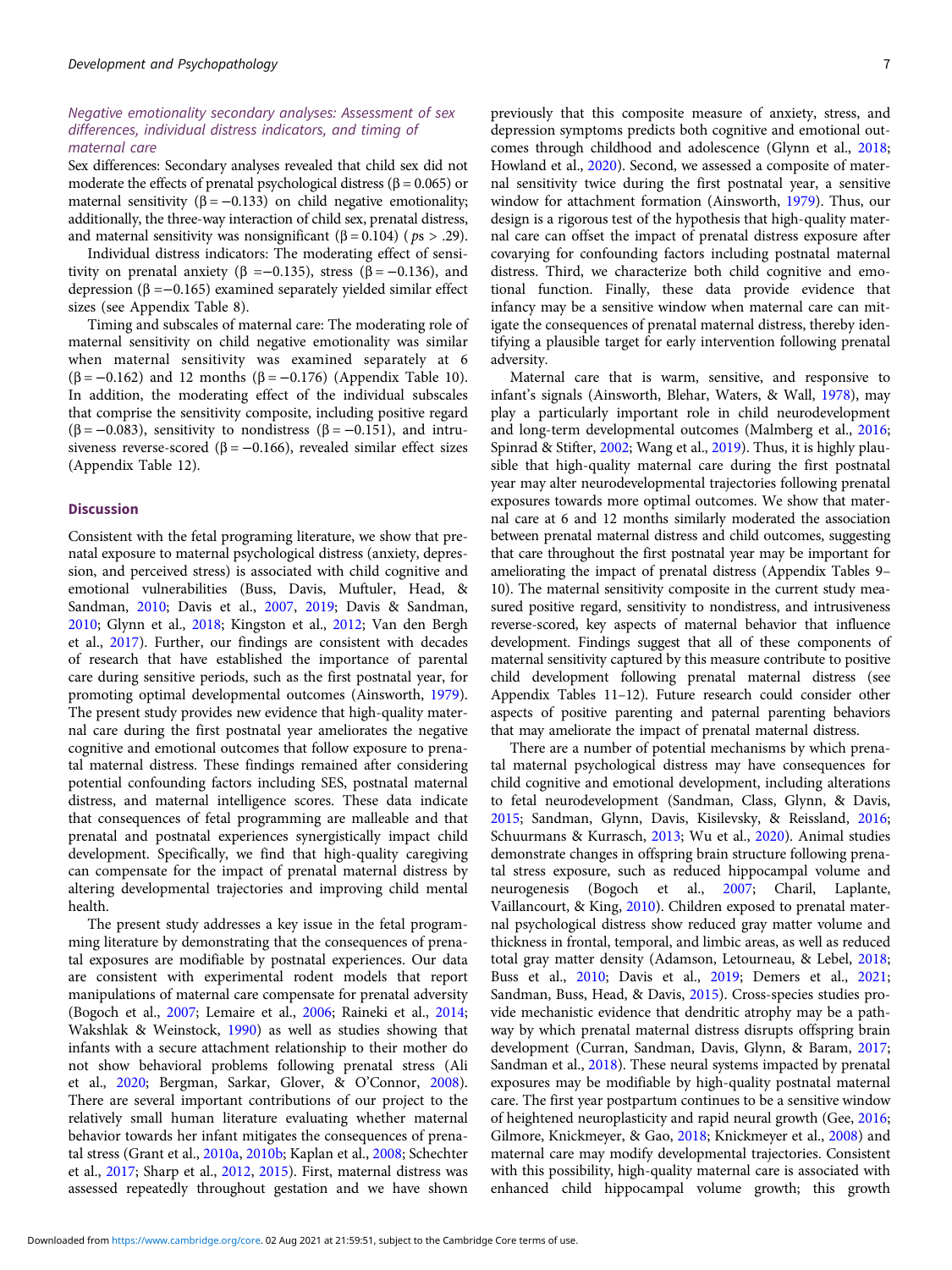<span id="page-9-0"></span>trajectory is further associated with improved child emotion regulation (Luby, Barch, Whalen, Tillman, & Belden, [2017](#page-10-0)) as well as with greater child gray matter volume at 8 years (Kok et al., [2015\)](#page-10-0). Experimental animal and cross species research provide strong evidence that maternal care directly impacts neural circuits underlying cognitive and emotional vulnerabilities that are impacted by prenatal maternal distress (Gee, [2016;](#page-10-0) Granger et al., [2021](#page-10-0); Liu, Diori, Day, Francis, & Meaney, [2000;](#page-10-0) Rao et al., [2010](#page-11-0)).

The current study has several limitations. Although the use of a community sample highlights the importance of subclinical variation in maternal psychological symptoms of distress, the range of observed maternal psychological distress and maternal sensitivity is constrained. Because of this, the current study may underestimate the associations among prenatal distress, maternal sensitivity, and child outcomes. We also cannot completely disentangle the role of genetic influences. However, evidence from experimental animal research consistently reports the effects of maternal care on offspring outcomes are independent from effects of genetics, and provides experimental evidence that maternal care can compensate for prenatal exposures (Francis, Diorio, Liu, & Meaney, [1999](#page-10-0); Liu et al., [2000](#page-10-0)).

Decades of research have confirmed the prenatal period as a time of enhanced responsivity to environmental input, when maternal psychological distress can have a profound influence on child development (Bush et al., 2017; Davis et al., 2007, 2018; Davis & Sandman, [2010](#page-10-0), [2012](#page-10-0); Doyle et al., [2015](#page-10-0); Van den Bergh et al., [2017](#page-11-0); Vehmeijer, Guxens, Duijts, & Marroun, [2019\)](#page-11-0). Few studies have directly assessed processes that promote resilience following prenatal adversity (Atzl, Grande, Davis, & Narayan, 2019; Davis & Narayan, [2020;](#page-10-0) D'Anna-Hernandez & Rivera, 2014; Røsand, Slinning, Eberhard-Gran, Røysamb, & Tambs, [2011](#page-11-0)). Our findings, coupled now with those from Schechter et al. [\(2017](#page-11-0)), provide strong support for postnatal prevention and intervention efforts to reduce the consequences of prenatal adversity. Efficacious interventions exist to support the transition to parenthood, and the development of positive parenting skills (Bick & Dozier, 2010; Eshel, Daelmans, Mello, & Martines, [2006](#page-10-0); Nillni, Mehralizade, Mayer, & Milanovic, [2018\)](#page-11-0). Thus, interventions to promote maternal psychological health and sensitive, responsive caregiving has enduring benefits that could thus mitigate the life-long cognitive and emotional consequences of prenatal psychological distress.

Supplementary Material. The supplementary material for this article can be found at <https://doi.org/10.1017/S0954579421000286>

Acknowledgments. We wish to thank the families who participated in this project. The assistance of Megan Faulkner, Natalie Hernandez, and Kendra Leak of the Women and Children's Health and Well-Being Project, Department of Psychiatry & Human Behavior, University of California and the Department of Psychology, Chapman University is gratefully acknowledged.

Funding Statement. This research was supported by the National Institutes of Health [R01 HD065823; P50 MH096889; R03 MH86062; R01 HD51852; R01 NS041298].

#### Conflicts of Interest. None.

#### References

Adamson, B., Letourneau, N., & Lebel, C. (2018). Prenatal maternal anxiety and children's brain structure and function: A systematic review of neuroimaging studies. Journal of Affective Disorders, 241, 117–126. doi:10.1016/j.jad.2018.08.029

- Ainsworth, M. S. (1979). Infant–mother attachment. American Psychologist, 34, 932–937.
- Ainsworth, M., Blehar, M., Waters, E., & Wall, S. (1978). Patterns of attachment: Assessed in the strange situation and at home.
- Ali, E., Letourneau, N., Benzies, K., Ntanda, H., Dewey, D., Campbell, T., & Giesbrecht, G. (2020). Maternal prenatal anxiety and children's externalizing and internalizing behavioral problems: The moderating roles of maternal-child attachment security and child sex. Canadian Journal of Nursing Research, 52, 88–99. doi:10.1177/0844562119894184
- Atzl, V. M., Grande, L. A., Davis, E. P., & Narayan, A. J. (2019). Perinatal promotive and protective factors for women with histories of childhood abuse and neglect. Child Abuse & Neglect, 91, 63–77. doi:10.1016/ j.chiabu.2019.02.008
- Barker, D. (1998). In utero programming of chronic disease. Clinical Science, 95, 115–128.
- Bayley, N. (1993). Bayley scales of infant development. San Antonio, TX: Psychological Corporation.
- Bergman, K., Sarkar, P., Glover, V., & O'Connor, T. g. (2008). Quality of child– parent attachment moderates the impact of antenatal stress on child fearfulness. Journal of Child Psychology and Psychiatry, 49, 1089–1098. doi:10.1111/j.1469-7610.2008.01987.x
- Bick, J., & Dozier, M. (2010). Mothers' concentrations of oxytocin following close, physical interactions with biological and nonbiological children. Developmental Psychobiology, 52, 100–107. doi:10.1002/dev.20411
- Blair, M. M., Glynn, L. M., Sandman, C. A., & Davis, E. P. (2011). Prenatal maternal anxiety and early childhood temperament. Stress, 14, 644–651.
- Bogoch, Y., Biala, Y. N., Linial, M., & Weinstock, M. (2007). Anxiety induced by prenatal stress is associated with suppression of hippocampal genes involved in synaptic function. Journal of Neurochemistry, 101, 1018–1030.
- Bush, N. R., Jones-Mason, K., Coccia, M., Caron, Z., Alkon, A., Thomas, M., Coleman-Phox, K., Wadhwa, P. D., Laraia, B. A., Adler, N. E., & Epel, E. S. (2017). Effects of pre- and postnatal maternal stress on infant temperament and autonomic nervous system reactivity and regulation in a diverse, lowincome population. Development and Psychopathology, 29, 1553–1571. doi:10.1017/S0954579417001237
- Buss, C., Davis, E. P., Muftuler, L. T., Head, K., & Sandman, C. A. (2010). High pregnancy anxiety during mid-gestation is associated with decreased gray matter density in 6–9-year-old children. Psychoneuroendocrinology, 35, 141–153. doi:10.1016/j.psyneuen.2009.07.010
- Charil, A., Laplante, D. P., Vaillancourt, C., & King, S. (2010). Prenatal stress and brain development. Brain Research Reviews, 65, 56–79.
- Cohen, S., Kamarck, T., & Mermelstein, R. (1983). A global measure of perceived stress. Journal of Health and Social Behavior, 24, 385–396.
- Committee on Obstetric Practice, the American Institute of Ultrasound in Medicine, and the Society for Maternal-Fetal Medicine. (2017). Committee opinion No 700: Methods for estimating the due date. Obstetrics and Gynecology, 129, 150–154.
- Curran, M. M., Sandman, C. A., Davis, E. P., Glynn, L. M., & Baram, T. Z. (2017). Abnormal dendritic maturation of developing cortical neurons exposed to corticotropin releasing hormone (CRH): Insights into effects of prenatal adversity? PLoS One, 12, e0180311. doi:10.1371/journal.pone.0180311
- D'Anna-Hernandez, K., & Rivera, K. D. (2014). Understanding and alleviating cultural stressors and health disparities in the perinatal outcomes of Mexican-American women. Zero to Three, 34, 37–45.
- Davis, E. P., Glynn, L. M., Schetter, C. D., Hobel, C. J., Chicz-DeMet, A., & Sandman, C. A. (2007). Prenatal exposure to maternal depression and cortisol influences infant temperament. Journal of the American Academy of Child Adolescent Psychiatry, 46, 737–746.
- Davis, E. P., Hankin, B. L., Glynn, L. M., Head, K., Kim, D. J., & Sandman, C. A. (2019). Prenatal maternal stress, child cortical thickness, and adolescent depressive symptoms. Child Development. doi:10.1111/cdev.13252
- Davis, E. P., Hankin, B. L., Swales, D. A., & Hoffman, M. C. (2018). An experimental test of the fetal programming hypothesis: Can we reduce child ontogenetic vulnerability to psychopathology by decreasing maternal depression? Development and Psychopathology, 30, 787–806. doi:10.1017/ S0954579418000470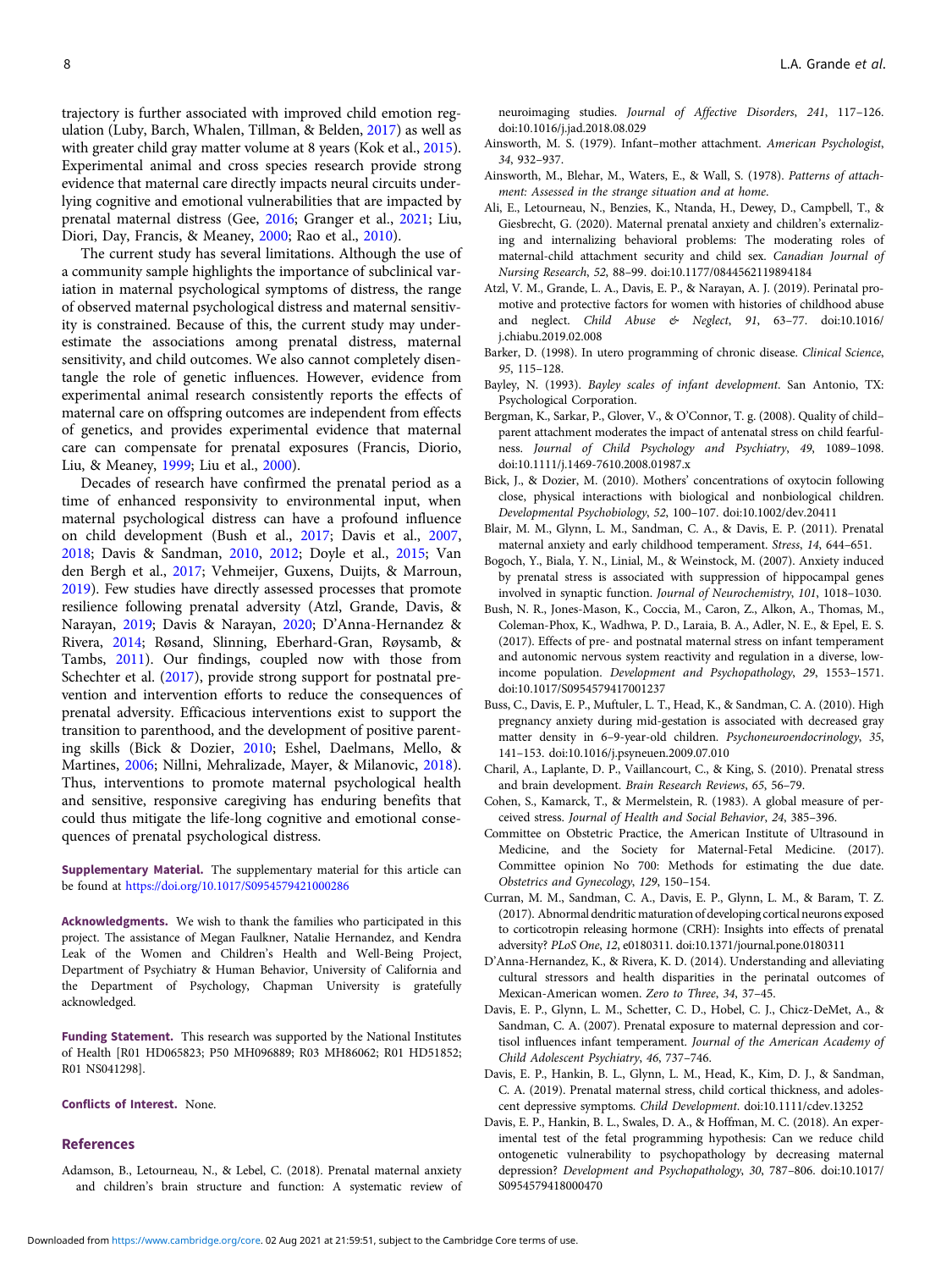- <span id="page-10-0"></span>Davis, E. P., & Narayan, A. J. (2020). Pregnancy as a period of risk, adaptation, and resilience for mothers and infants. Development and Psychopathology, 32 (5), 1625–1639. doi:10.1017/S0954579420001121
- Davis, E. P., & Sandman, C. A. (2010). The timing of prenatal exposure to maternal cortisol and psychosocial stress is associated with human infant cognitive development. Child Development, 81, 131–148. doi:10.1111/ j.1467-8624.2009.01385.x

Davis, E. P., & Sandman, C. A. (2012). Prenatal psychobiological predictors of anxiety risk in preadolescent children. Psychoneuroendocrinology, 37, 1224–1233.

- Davis, E. P., Stout, S. A., Molet, J., Vegetabile, B., Glynn, L. M., Sandman, C. A., Heins, K., Stern, H., & Baram, T. Z. (2017). Exposure to unpredictable maternal sensory signals influences cognitive development across species. Proceedings of the National Academy of Sciences, 114, 10390–10395. doi:10.1073/pnas.1703444114
- Deans, C. L. (2018). Maternal sensitivity, its relationship with child outcomes, and interventions that address it: A systematic literature review. Early Child Development and Care, 1–24. doi:10.1080/03004430.2018.1465415

Deary, I. J. (2001). Human intelligence differences: A recent history. Trends in Cognitive Sciences, 5, 127–130. doi:10.1016/S1364-6613(00)01621-1

- Demers, C. H., Aran, O., Glynn, L. M., & Davis, E. P. (2021). Prenatal programming of neurodevelopment: Imaging and structural changes. In A. Wazana, T. Oberlander, & E. Szekel (Eds.), Prenatal stress and child development (pp. 193–242). Cham, Switzerland: Springer.
- Doyle, C., Werner, E., Feng, T., Lee, S., Altemus, M., Isler, J. R., & Monk, C. (2015). Pregnancy distress gets under fetal skin: Maternal ambulatory assessment & sex differences in prenatal development. Developmental Psychobiology, 57, 607–625. doi:10.1002/dev.21317
- Eshel, N., Daelmans, B., Mello, M. C. D., & Martines, J. (2006). Responsive parenting: Interventions and outcomes. Bulletin of the World Health Organization, 84, 991–998.
- Falah-Hassani, K., Shiri, R., & Dennis, C. L. (2016). Prevalence and risk factors for comorbid postpartum depressive symptomatology and anxiety. Journal of Affective Disorders, 198, 142–147. doi:10.1016/j.jad.2016.03.010
- Fan, A., Buka, S., Kosik, R. O., Chen, Y. S., Wang, S. J., & Eaton, W. W. (2014). Association between maternal behavior in infancy and adult mental health: A 30-year prospective study. Comprehensive Psychiatry, 55, 283–289.
- Farrell, A. K., Waters, T. E. A., Young, E. S., Englund, M. M., Carlson, E. E., Roisman, G. I., & Simpson, J. A. (2019). Early maternal sensitivity, attachment security in young adulthood, and cardiometabolic risk at midlife. Attachment & Human Development, 21, 70–86. doi:10.1080/ 14616734.2018.1541517
- Feldman, R. (2007). Parent–infant synchrony and the construction of shared timing; physiological precursors, developmental outcomes, and risk conditions. Journal of Child Psychology and Psychiatry, 48, 329–354. doi:10.1111/ j.1469-7610.2006.01701.x
- Francis, D., Diorio, J., Liu, D., & Meaney, M. J. (1999). Nongenomic transmission across generations of maternal behavior and stress responses in the rat. Science; Washington, 286, 1155–1158.
- Gee, D. G. (2016). Sensitive periods of emotion regulation: Influences of parental care on frontoamygdala circuitry and plasticity. In H. J. V. Rutherford & L. C. Mayes (Eds.), Maternal brain plasticity: Preclinical and human research and implications for intervention. New directions for child and adolescent development (Vol. 153, pp. 87–110). doi: wiley.com/10.1002/cad.20166
- Gilmore, J., Knickmeyer, R., & Gao, W. (2018). Imaging structural and functional brain development in early childhood. Nature Reviews Neuroscience, 19, 123–137.
- Glynn, L. M., Davis, E. P., Sandman, C. A., & Goldberg, W. A. (2016). Gestational hormone profiles predict human maternal behavior at 1-year postpartum. Hormones and Behavior, 85, 19–25. doi:10.1016/j.yhbeh.2016.07.002
- Glynn, L. M., Howland, M., Sandman, C. A., Davis, E. P., Phelan, M., Baram, T. Z., & Stern, H. (2018). Prenatal maternal mood patterns predict child temperament and adolescent mental health. Journal of Affective Disorders, 228, 83–90.
- Granger, S. J., Glynn, L. M., Sandman, C. A., Small, S. L., Obenaus, A., Keator, D. B., … Davis, E. P. (2021). Aberrant maturation of the uncinate fasciculus follows exposure to unpredictable patterns of maternal signals. Journal of Neuroscience, 41(6), 1242–1250. doi:10.1523/JNEUROSCI.0374-20.2020
- Grant, K. A., McMahon, C., Reilly, N., & Austin, M. P. (2010a). Maternal sensitivity moderates the impact of prenatal anxiety disorder on infant responses to the still-face procedure. Infant Behavior and Development, 33, 453–462.
- Grant, K. A., McMahon, C., Reilly, N., & Austin, M. P. (2010b). Maternal sensitivity moderates the impact of prenatal anxiety disorder on infant mental development. Early Human Development, 86, 551–556. doi:10.1016/ j.earlhumdev.2010.07.004
- Hobel, C. J. (1982). Identification of the patient at risk. In R. J. Bolognese, R. H. Schwarz, & J. Schneider (Eds.), Perinatal medicine: Management of the high risk fetus and neonate. Baltimore, MD: Williams & Wilkins.
- Howland, M. A., Sandman, C. A., Davis, E. P., Stern, H. S., Phelan, M., Baram, T. Z., & Glynn, L. M. (2020). Prenatal maternal mood entropy is associated with child neurodevelopment. Emotion. doi:10.1037/emo0000726
- Kaplan, L. A., Evans, L., & Monk, C. (2008). Effects of mothers' prenatal psychiatric status and postnatal caregiving on infant biobehavioral regulation: Can prenatal programming be modified? Early Human Development, 84, 249–256. doi:10.1016/j.earlhumdev.2007.06.004
- Kingston, D., Tough, S., & Whitfield, H. (2012). Prenatal and postpartum maternal psychological distress and infant development: A systematic review. Child Psychiatry and Human Development, 43, 683–714.
- Knickmeyer, R., Gouttard, S., Kang, C., Evans, D., Wilber, K., Smith, J. K., Hamer, R. M., Lin, W., Gerig, G., & Gilmore, J. (2008). A structural MRI study of human brain development from birth to 2 years. Journal of Neuroscience, 28, 12176–12181.
- Kok, R., Thijssen, S., Bakermans-Kranenburg, M. J., Jaddoe, V. W. V., Verhulst, F. C., White, T., van IJzendoorn, M. H., & Tiemeier, H. (2015). Normal variation in early parental sensitivity predicts child structural brain development. Journal of the American Academy of Child & Adolescent Psychiatry, 54, 824–831. doi:10.1016/j.jaac.2015.07.009
- Korja, R., Nolvi, S., Grant, K. A., & McMahon, C. (2017). The relations between maternal prenatal anxiety or stress and child's early negative reactivity or self-regulation: A systematic review. Child Psychiatry & Human Development, 48, 851–869. doi:10.1007/s10578-017-0709-0
- Krueger, R. F., & Markon, K. E. (2006). Reinterpreting comorbidity: A modelbased approach to understanding and classifying psychopathology. Annual Review of Clinical Psychology, 2, 111–133. doi:10.1146/annurev.clinpsy. 2.022305.095213
- Lee, A. M., Lam, S. K., Sze Mun Lau, S., Chong, C., Chui, H., & Fong, D. (2007). Prevalence, course, and risk factors for antenatal anxiety and depression. Obstetrics and Gynecology, 110, 1102–1112.
- Lemaire, V., Lamarque, S., Le Moal, M., Piazza, P.-V., & Abrous, D. N. (2006). Postnatal stimulation of the pups counteracts prenatal stress-induced deficits in hippocampal neurogenesis. Biological Psychiatry, 59, 786–792. doi:10.1016/j.biopsych.2005.11.009
- Liu, D., Diori, J., Day, J. C., Francis, D. D., & Meaney, M. J. (2000). Maternal care, hippocampal synaptogenesis and cognitive development in rats. Nature Neuroscience, 3, 799.
- Luby, J. L., Barch, D., Whalen, D., Tillman, R., & Belden, A. (2017). Association between early life adversity and risk for poor emotional and physical health in adolescence: A putative mechanistic neurodevelopmental pathway. JAMA Pediatrics, 171, 1168–1175.
- Madigan, S., Oatley, H., Racine, N., Fearon, R. M. P., Schumacher, L., Akbari, E., Cooke, J. E., & Tarabulsy, G. M. (2018). A meta-analysis of maternal prenatal depression and anxiety on child socioemotional development. Journal of the American Academy of Child & Adolescent Psychiatry, 57, 645-657.e8. doi:10.1016/j.jaac.2018.06.012
- Mahrer, N., Ramos, I., Guardino, C., Davis, E., Ramey, S., Shalowitz, M., & Schetter, C. (2019). Pregnancy anxiety in expectant mothers predicts offspring negative affect: The moderating role of acculturation. Early Human Development, 141, 104932. doi:10.1016/j.earlhumdev.2019.104932
- Malmberg, L. E., Lewis, S., West, A., Murray, E., Sylva, K., & Stein, A. (2016). The influence of mothers' and fathers' sensitivity in the first year of life on children's cognitive outcomes at 18 and 36 months. Child: Care, Health and Development, 42, 1–7. doi:10.1111/cch.12294
- NICHD Early Child Care Research Network. (1997). The effects of infant child care on infant-mother attachment security: Results of the NICHD study of early child care. Child Development, 68, 860–879. doi:10.2307/1132038